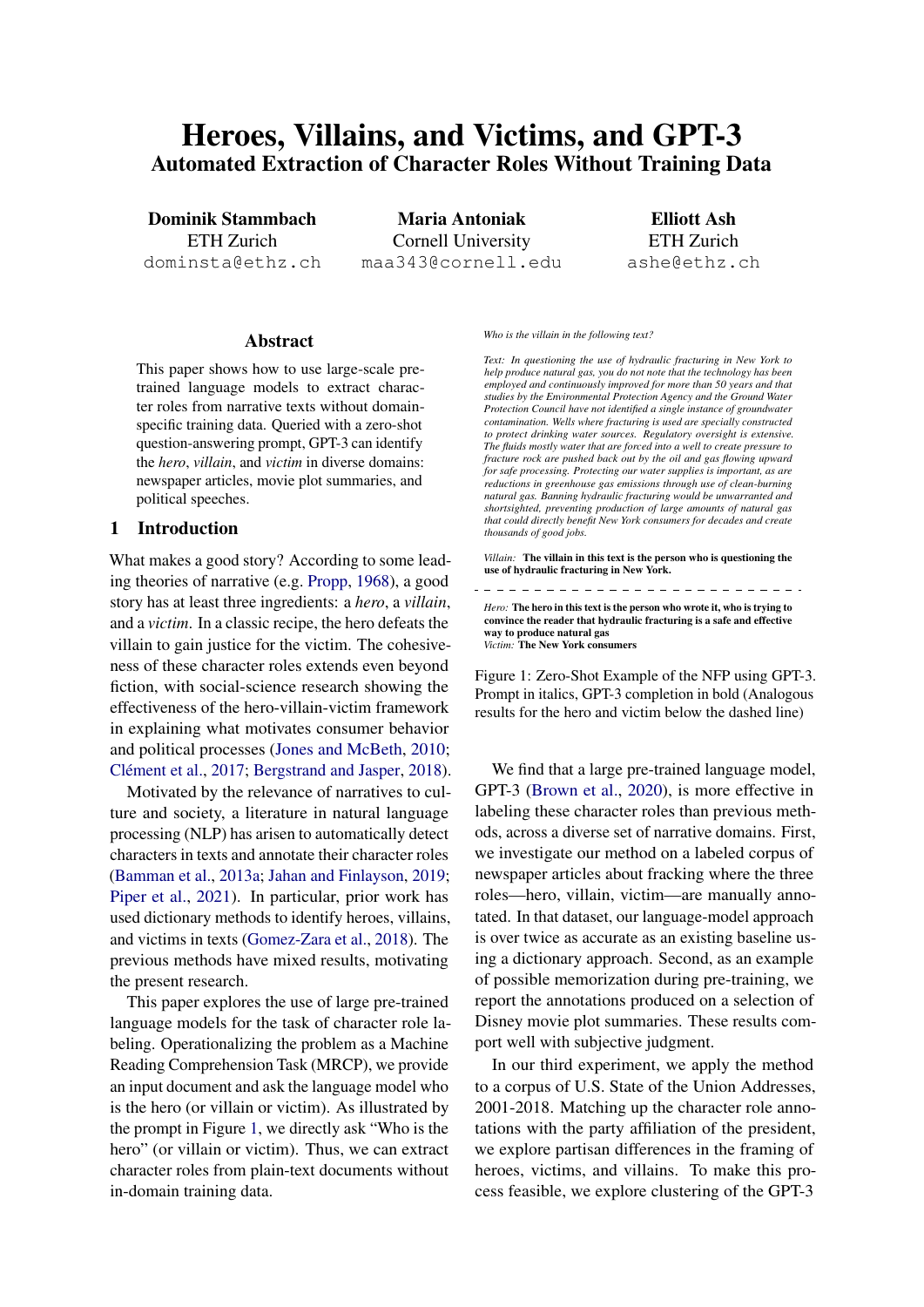output, which produces more legible sets of character assignments. These results demonstrate the promise of the method for empirical research in social science and the digital humanities.

These results are of broad interest given the narrative centrality of character archetypes [\(Propp,](#page-7-0) [1968\)](#page-7-0). They are of more specific interest in the literature analyzing narrative framing in news media and policy discourse [\(Jones and McBeth,](#page-6-0) [2010;](#page-6-0) [Blair and McCormack,](#page-5-2) [2016\)](#page-5-2). A robust and efficient computational method to extract character roles in text without training data opens up a wide array of research questions to quantitative analysis.

# 2 Related Work

This paper adds to the work in NLP on automated extraction of character roles from natural language accounts, and in particular the identification of heroes, villains, and victims. The closest paper is [Gomez-Zara et al.](#page-6-3) [\(2018\)](#page-6-3), who similarly focus on the detection of heroes, villains, and victims in news articles and provide a dictionary-based approach which we will use as a baseline.

On the broader problem of extracting stereotypical character roles, prior work has explored a variety of methods, including the detection of personas using annotated data combined with feature engineering and regression [\(Bamman et al.,](#page-5-3) [2013b\)](#page-5-3); parsing and lexical matching tools to identify a consistent set of personas (e.g. doctor, nurse, doula) across testimonials about childbirth and then assess the relative power dynamics [\(Antoniak et al.,](#page-5-4) [2019\)](#page-5-4); annotations of German news and social media sentences for villains and rogues and transformer models to machine-tag these roles [\(Klenner et al.,](#page-6-5) [2021\)](#page-6-5); clustering of structural plot information from folktales [\(Jahan et al.,](#page-6-6) [2021\)](#page-6-6); and a combination of NER and clustered phrase embeddings to identify repeatedly occurring entities, along with semantic role labeling to identify how entities are connected by actions [\(Ash et al.,](#page-5-5) [2021\)](#page-5-5). Our method does not rely on labeled data, but we employ some of these techniques (e.g., clustering) to support the legibility of our results.

The second related literature is treating role extraction as a machine reading comprehension (MRCP) task, which for example has been proposed for semantic role labeling [\(He et al.,](#page-6-7) [2015\)](#page-6-7). Most related to our work, [Liu et al.](#page-7-2) [\(2020\)](#page-7-2) and [Du and Cardie](#page-6-8) [\(2020\)](#page-6-8) interpret event extraction as an MRPC task and leverage pre-trained language

models to extract events, producing state-of-the-art results in event extraction and leading us to apply this method for detection of character roles.

In principle, any NLP task can be framed as MRCP or question answering (QA) tasks (see e.g. [Kumar et al.,](#page-7-3) [2016;](#page-7-3) [McCann et al.,](#page-7-4) [2018\)](#page-7-4). Interpreting tasks (such as event extraction) as question answering enables us to leverage zero-shot capabilities of pre-trained models. Moreover, these methods are not necessarily dependant on domainspecific features, but solely on plain text. Given the zero-shot capabilities of MRCP tasks across domains [\(Brown et al.,](#page-6-4) [2020\)](#page-6-4), it is more likely that this procedure transfers across domains.

Our proposed task has many similarities with the computational identification of *framing* [\(Card et al.,](#page-6-9) [2015\)](#page-6-9) and *agenda setting* [\(Tsur et al.,](#page-7-5) [2015;](#page-7-5) [Field](#page-6-10) [et al.,](#page-6-10) [2018\)](#page-6-10), as well as with automated *bias measurement* [\(Bolukbasi et al.,](#page-6-11) [2016;](#page-6-11) [Caliskan et al.,](#page-6-12) [2017\)](#page-6-12). These various tasks all seek to identify the author's written perspective; the same topic can be portrayed differently by different authors, just as the hero or victim might be assigned differently by different authors [\(Bergstrand and Jasper,](#page-5-0) [2018\)](#page-5-0). Our identification of the hero, villain, and victim provides yet another method to describe the particular viewpoint expressed in a particular text and to draw comparisons between these various viewpoints over large datasets.

#### 3 Methods

#### 3.1 Labeling Character Roles

Our approach is to frame the labeling of narrative character roles as a machine reading comprehension or closed question answering task. We use auto-regressive language models, i.e., we provide the question and context as prompts to a pre-trained model and decode the answer span token-by-token. We use GPT-3 [\(Brown et al.,](#page-6-4) [2020\)](#page-6-4), which has proven proficiency in various question-answering tasks (e.g. [Rajpurkar et al.,](#page-7-6) [2018\)](#page-7-6). This method allows us to directly leverage knowledge acquired in pre-training on vast amounts of text.

Figure [1](#page-0-0) shows an example prompt. We directly ask, "Who is the villain [or hero or victim] in the following text?". That question is followed by the story text, and then the respective character role is repeated to nudge the model to generate the most likely completion of this prompt. We use the same prompt across all experiments in this study, only varying the story text. We use the 175B-parameter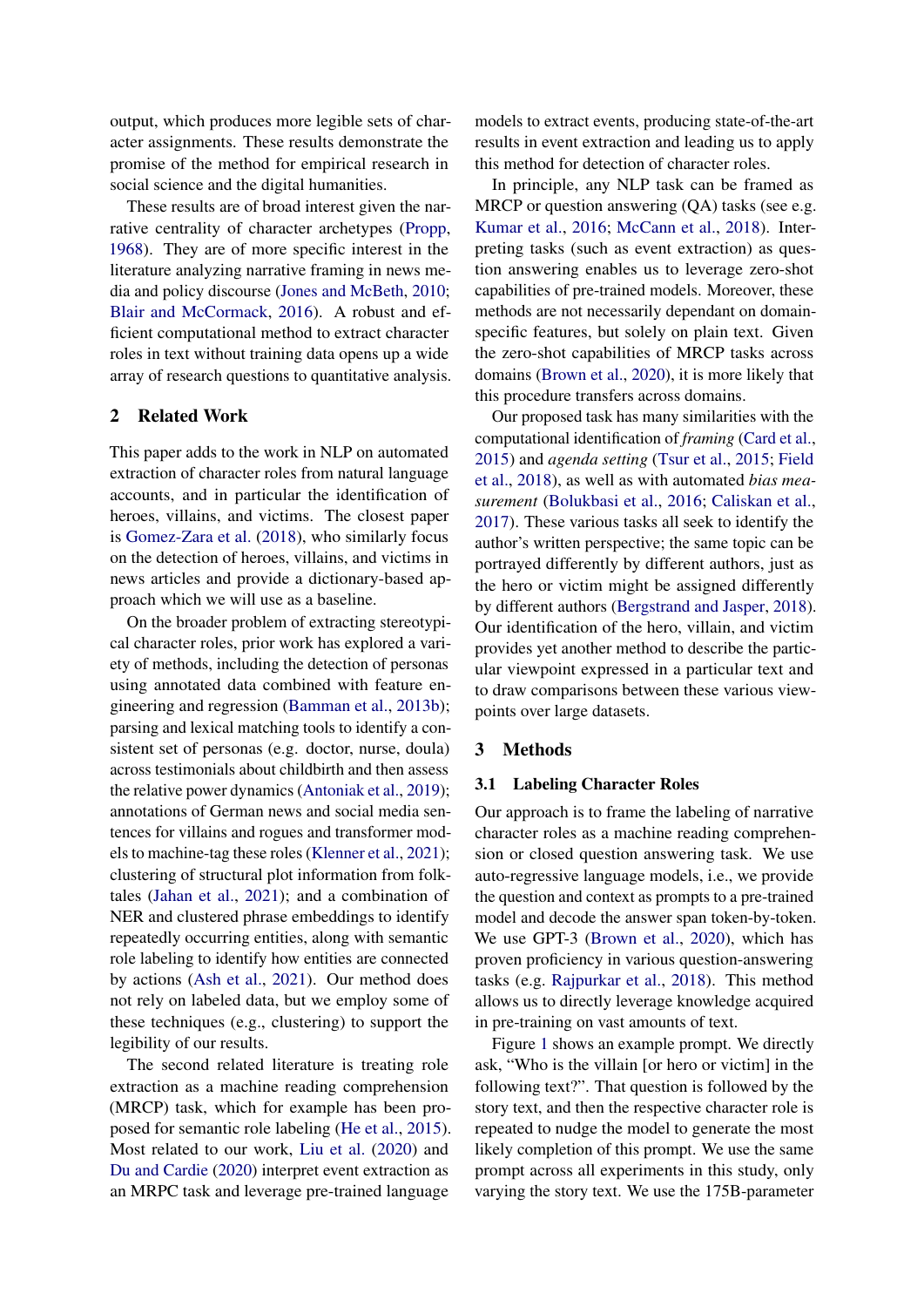davinci model with default decoding parameters.<sup>[1](#page-2-0)</sup>

To benchmark our new model's performance, we consider as a baseline the dictionary-based model from [Gomez-Zara et al.](#page-6-3) [\(2018\)](#page-6-3). First, they use named entity recognition (NER) to extract important entities from news articles. Second, for each entity, they use the surrounding text and its sentiment polarity and dictionary matching to decide whether an entity is a hero, villain, or victim.<sup>[2](#page-2-1)</sup>

#### 3.2 Corpora

We apply our labeling approach to three corpora, described here. These corpora span three domains and types of narratives: descriptions of current events, fictional stories, and political speeches.

Newspaper Articles. The first domain is newspaper articles. We use a corpus of 66 newspaper articles about fracking published in the *Boulder Daily Camera*, a local Colorado newspaper, from the years 2008-2013. [Blair and McCormack](#page-5-2) [\(2016\)](#page-5-2) hand-code the three character roles (hero, villain, victim) in these articles. $3$  The average length of each article is 682 words.

Disney Movie Plots. The second domain is Disney Movie plots. We selected eleven Disney movies based on a "most well-known classics" list (see Table [2](#page-4-0) below). We then downloaded the plot summary section for these movies from Wikipedia. The average plot summary length is 670 words.

U.S. Presidential Speeches. Our third corpus includes presidential speeches given at the annual U.S. State of the Union Address, for the years 2001 to 2018.<sup>[4](#page-2-3)</sup> We split each speech into paragraphs and skip paragraphs containing fewer than 20 words. The final corpus contains  $N = 1,379$  paragraphs. Each paragraph contains on average 73 words.

#### 4 Results

This section presents the results, with the three empirical domains reported in turn.

<span id="page-2-4"></span>

| Character | Accuracy GPT-3 | <b>Accuracy Baseline</b> |    |
|-----------|----------------|--------------------------|----|
| Hero      | 50%            | 15%                      | 20 |
| Victim    | 90%            | 65%                      | 20 |
| Villain   | 47%            | 18%                      |    |
| A 11      | 63%            | 33%                      |    |

Table 1: Main Evaluation Results: Accuracy of GPT-3 for extracting heroes, villains and victims from The Boulder Daily Camera articles, compared to a dictionary-based baseline descried in [\(Gomez-Zara](#page-6-3) [et al.,](#page-6-3) [2018\)](#page-6-3). In the last column *N*, we show the number of annotations for each character type present in the data.

#### [4.1 Newspaper Articles about Fracking](https://www.kaggle.com/datasets/rtatman/state-of-the-union-corpus-1989-2017)

[Our first analysis applies our GPT-3 method to](https://www.kaggle.com/datasets/rtatman/state-of-the-union-corpus-1989-2017) [the collection of news articles about fracking from](https://www.kaggle.com/datasets/rtatman/state-of-the-union-corpus-1989-2017) [Blair and McCormack](#page-5-2) [\(2016\). That paper uses the](https://www.kaggle.com/datasets/rtatman/state-of-the-union-corpus-1989-2017) [manual annotations of character roles to analyze](https://www.kaggle.com/datasets/rtatman/state-of-the-union-corpus-1989-2017) [framing differences between liberal and conserva](https://www.kaggle.com/datasets/rtatman/state-of-the-union-corpus-1989-2017)[tive media. Regardless of the political leaning, the](https://www.kaggle.com/datasets/rtatman/state-of-the-union-corpus-1989-2017) [media outlets in that study framed the public as](https://www.kaggle.com/datasets/rtatman/state-of-the-union-corpus-1989-2017) [the victim and the oil and gas industry as the vil](https://www.kaggle.com/datasets/rtatman/state-of-the-union-corpus-1989-2017)[lain. However, the role of hero differed: the liberal](https://www.kaggle.com/datasets/rtatman/state-of-the-union-corpus-1989-2017) [media outlet often presented environmental orga](https://www.kaggle.com/datasets/rtatman/state-of-the-union-corpus-1989-2017)[nizations as the hero, while this role is instantiated](https://www.kaggle.com/datasets/rtatman/state-of-the-union-corpus-1989-2017) [by specific actors of the oil and gas industry in the](https://www.kaggle.com/datasets/rtatman/state-of-the-union-corpus-1989-2017) [conservative outlet.](https://www.kaggle.com/datasets/rtatman/state-of-the-union-corpus-1989-2017)

[To automate the annotation process, we use the](https://www.kaggle.com/datasets/rtatman/state-of-the-union-corpus-1989-2017) [prompt shown in Figure](https://www.kaggle.com/datasets/rtatman/state-of-the-union-corpus-1989-2017) [1](#page-0-0) for each article, the dif[ference being that the text now is the article in ques](https://www.kaggle.com/datasets/rtatman/state-of-the-union-corpus-1989-2017)[tion. In the manually annotated data, the authors](https://www.kaggle.com/datasets/rtatman/state-of-the-union-corpus-1989-2017) [only find 20 heroes, 20 victims and 17 villains,](https://www.kaggle.com/datasets/rtatman/state-of-the-union-corpus-1989-2017) [but our method produces a result for every charac](https://www.kaggle.com/datasets/rtatman/state-of-the-union-corpus-1989-2017)[ter role in every article. For evaluation, we only](https://www.kaggle.com/datasets/rtatman/state-of-the-union-corpus-1989-2017) [consider model outputs in cases where a true gold](https://www.kaggle.com/datasets/rtatman/state-of-the-union-corpus-1989-2017) [annotation exists, and discard all other articles.](https://www.kaggle.com/datasets/rtatman/state-of-the-union-corpus-1989-2017)

[In the gold labels from](https://www.kaggle.com/datasets/rtatman/state-of-the-union-corpus-1989-2017) [Blair and McCormack](#page-5-2) [\(2016\), annotations are coarsened such that each](https://www.kaggle.com/datasets/rtatman/state-of-the-union-corpus-1989-2017) [specific role \(e.g. hero, villain\) is mapped to one of](https://www.kaggle.com/datasets/rtatman/state-of-the-union-corpus-1989-2017) [a finite set of classes: the public, the government,](https://www.kaggle.com/datasets/rtatman/state-of-the-union-corpus-1989-2017) [environmental organizations, or the oil and gas in](https://www.kaggle.com/datasets/rtatman/state-of-the-union-corpus-1989-2017)[dustry. A challenge in the model evaluation is that](https://www.kaggle.com/datasets/rtatman/state-of-the-union-corpus-1989-2017) [the language model is not constrained to the finite](https://www.kaggle.com/datasets/rtatman/state-of-the-union-corpus-1989-2017) [label set, so the generated text output often does not](https://www.kaggle.com/datasets/rtatman/state-of-the-union-corpus-1989-2017) [exactly match the gold labels, even when the output](https://www.kaggle.com/datasets/rtatman/state-of-the-union-corpus-1989-2017) [is semantically correct. For the purposes of eval](https://www.kaggle.com/datasets/rtatman/state-of-the-union-corpus-1989-2017)[uation, we manually map each GPT-3-generated](https://www.kaggle.com/datasets/rtatman/state-of-the-union-corpus-1989-2017) [answer to one of the four categories. The set of](https://www.kaggle.com/datasets/rtatman/state-of-the-union-corpus-1989-2017) [GPT-3 outputs and our annotated labels are shown](https://www.kaggle.com/datasets/rtatman/state-of-the-union-corpus-1989-2017)

<span id="page-2-0"></span><sup>&</sup>lt;sup>1</sup> except for the state-of-the-union address speeches where we use the 13B-parameter curie model for cost reasons.

<span id="page-2-1"></span><sup>2</sup>We could not find the original source code for [Gomez-Zara et al.](#page-6-3) [\(2018\)](#page-6-3), so we used the implementation available at [https://github.com/meganzhao10/](https://github.com/meganzhao10/Hero-Villain-Victim) [Hero-Villain-Victim](https://github.com/meganzhao10/Hero-Villain-Victim).

<span id="page-2-2"></span><sup>&</sup>lt;sup>3</sup>Note that the original article also had articles from the *Colorado Springs Gazette*, but we were unable to reproduce that part of the corpus. We contacted the authors to provide the articles, but without success.

<span id="page-2-3"></span>These are hosted on Kaggle at [https:](https://www.kaggle.com/datasets/rtatman/state-of-the-union-corpus-1989-2017) [//www.kaggle.com/datasets/rtatman/](https://www.kaggle.com/datasets/rtatman/state-of-the-union-corpus-1989-2017)

[state-of-the-union-corpus-1989-2017](https://www.kaggle.com/datasets/rtatman/state-of-the-union-corpus-1989-2017).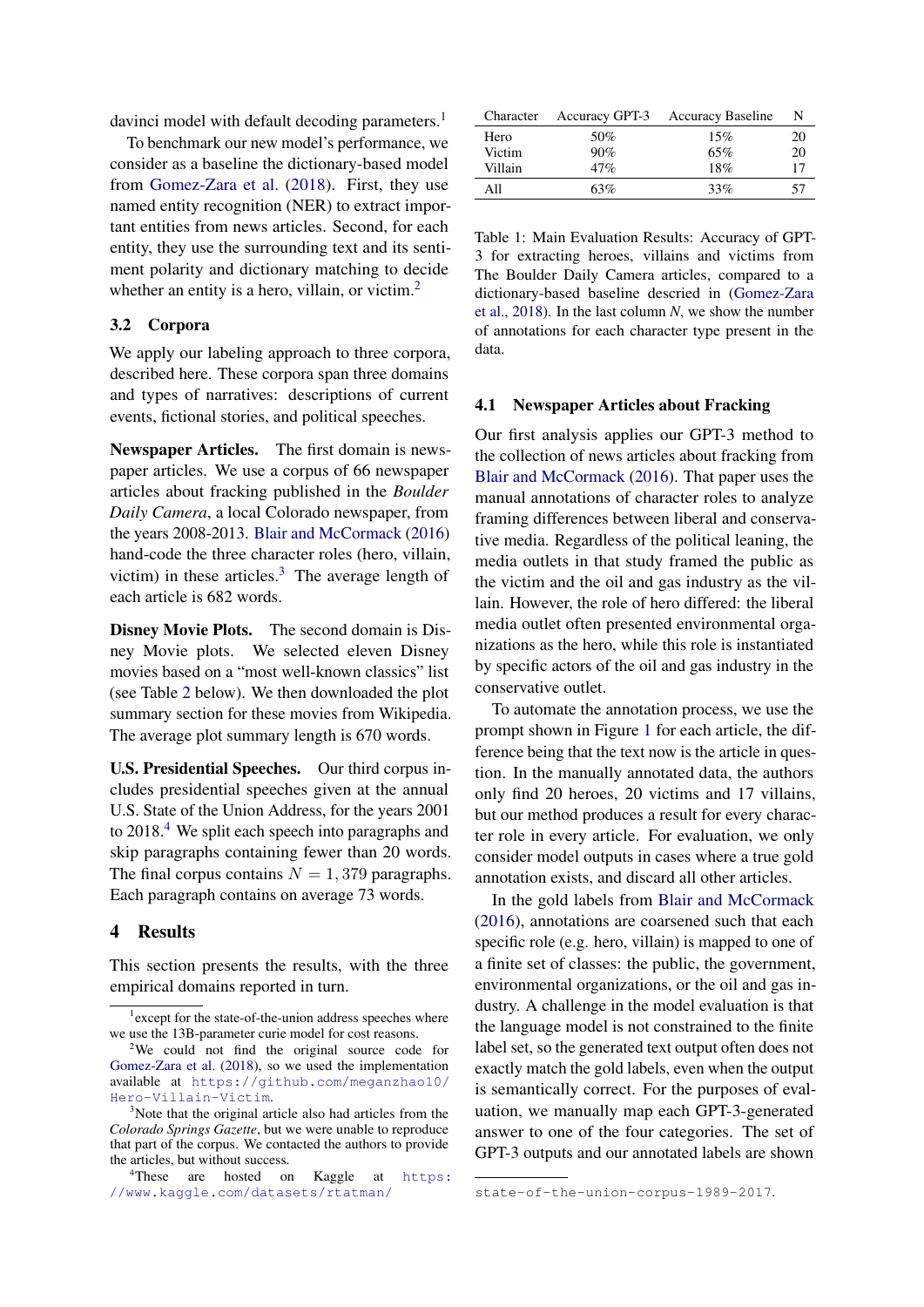in Appendix Table [4.](#page-8-0)

The evaluation results are shown in Table [1.](#page-2-4) We achieve an overall accuracy of 63%, a large improvement over the dictionary baseline from [Gomez-Zara et al.](#page-6-3) [\(2018\)](#page-6-3) (33%). While both methods provide decent results for the victims (which is usually assigned to the public), our approach achieves strong gains in detecting the heroes and villains. We observe an almost three-times improvement for both villains and heroes. More detailed metrics (precision, recall, and F1, per annotation type and character role) are reported in Appendix Table [5.](#page-9-0) To investigate the stability of our method, we replicated the GPT-3 experiment twice. We achieved 65% and 70% overall accuracy in the replication runs.

As an alternative to GPT-3, we also replicate our results with a pre-trained QA model fine-tuned on the union of 8 existing QA datasets [\(Khashabi et al.,](#page-6-13)  $2020$ .<sup>[5](#page-3-0)</sup> Using the same prompts, we achieve an overall accuracy of 55%, which is not far from GPT-3's performance while using a much smaller model (also having the advantage of being free software). Again, we see the benefits of approaching character role extraction as a QA task leveraging pre-trained models.

#### 4.2 Disney Movie Plot Summaries

Next, we provide qualitative evidence that our method also works in a second domain of popular movie plot summaries. We extract heroes, villains and victims from Wikipedia plot descriptions for widely known Disney movies. Given that these movies contain well-known heroes and villains (if not always victims), it is straight-forward to manually evaluate the quality of the extracted roles. For the same reason, this task also provides some insight into the memorization capabilities of GPT-3, which would have learned about these movies from the training corpus.

The list of annotations for the Disney moves are reported in Table [2.](#page-4-0) Readers who are familiar with the movies can see that the method works very well in this setting. While some of these annotations are limited or arguable, none are indefensible—there is some reasonable argument for each of these 33 annotations being correct.

As mentioned, these results could be due in part to memorization. We found, for example, that GPT- 3 can correctly complete the prompt "Who's the hero in Aladdin?" without the additional narrative text. This memorization seems to be important, because the UnifiedQA model (which would not have a memorization capacity) does make more errors (Appendix Table [6\)](#page-9-1). For example, for *Aladdin*, the model mistakes "Aladdin" for the villain.

#### 4.3 U.S. State of the Union Addresses

In our last application, we show how the method can be used to analyze political discourse in the context of U.S. State of the Union Address speeches, where there is no labeled data, as in the fracking articles, or easily verified set of roles, as in the Disney movies. As we have no ground-truth labels, this section follows a descriptive social-science approach and includes adaptations to our previous methods to improve the legibility of the results.

As before, we apply the method to extract a victim, hero, and villain in each paragraph from the corpus of recent U.S. State of the Union Addresses. The free-form texts generated for the character roles are diverse. We have hundreds of unique answers for each role, with many singletons. To reduce the dimensionality of these outputs and make them more interpretable, we encode the phrases using S-BERT [\(Reimers and Gurevych,](#page-7-7) [2019\)](#page-7-7) and apply k-means clustering to the resulting vectors [\(Jahan et al.,](#page-6-6) [2021;](#page-6-6) [Ash et al.,](#page-5-5) [2021\)](#page-5-5). After manual inspection for different  $k$ , we select  $k=20$ .

We then use the partisan affiliation of the speakers to score the most Democrat-associated and most Republican-associated clusters in each character role. Formally, we compute the log odds ratio of each cluster w.r.t. the party affiliation of the president giving the speech and show the cluster with the highest and lowest odds ratio.

Table [3](#page-4-1) displays the clusters with the highest partisan log odds ratio by character role—that is, the entities taking on this role more often for one or the other party. For Republican presidents (Bush and Trump), the heroes, victims, and villains in SOTU addresses are connected to the U.S. military and wars in the Middle East. Democratic speeches (by Obama) have a more populist flavor, with the average American portrayed as a hero. Intriguingly, for Democrats the villains and victims are both associated with the education system.

<span id="page-3-0"></span> $5$ We use the unifiedQA-T5-large model found on [hugging](https://huggingface.co/allenai/unifiedqa-t5-large)[face.](https://huggingface.co/allenai/unifiedqa-t5-large)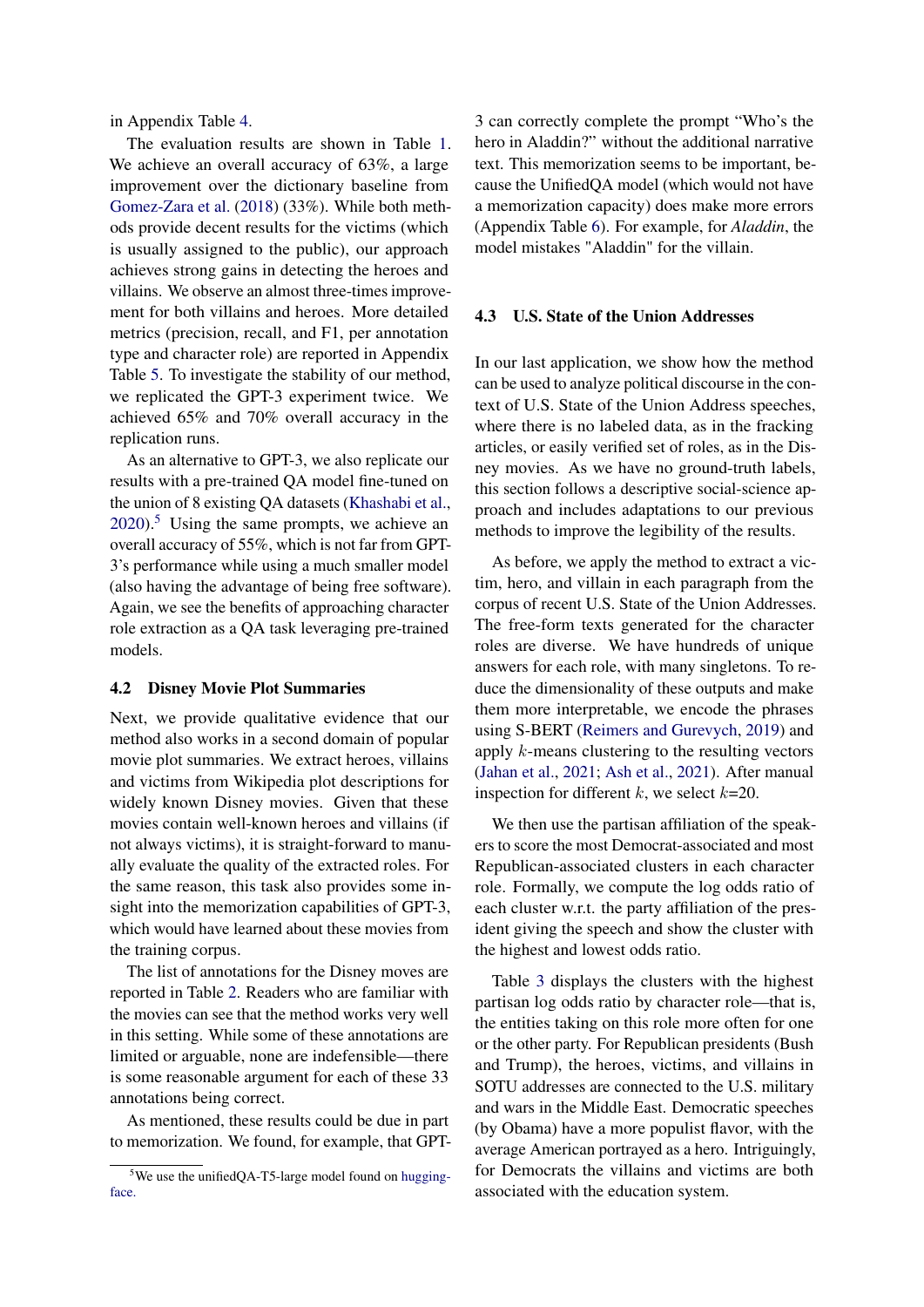<span id="page-4-0"></span>

| Movie                  | Hero           | Victim                                  | Villain                               |
|------------------------|----------------|-----------------------------------------|---------------------------------------|
| 101 Dalmatians         | Roger Dearly   | The Dalmatian Puppies                   | Cruella de Vil                        |
| Aladdin                | Aladdin        | Aladdin                                 | Jafar                                 |
| Cinderella             | Cinderella     | Cinderella                              | Lady Tremaine                         |
| Alice In Wonderland    | Alice          | Alice                                   | The Queen of Hearts                   |
| The Jungle Book        | Mowgli         | Mowgli                                  | Shere Khan, a man-eating Bengal tiger |
| <b>Sleeping Beauty</b> | Prince Phillip | Aurora                                  | Maleficent                            |
| The Lion King          | Simba          | Mufasa                                  | Scar                                  |
| Peter Pan              | Peter Pan      | Wendy, John, Michael, and the Lost Boys | Captain Hook                          |
| Mary Poppins           | Mary Poppins   | Mr. Banks                               | Mr. Dawes                             |
| The Little Mermaid     | Ariel          | Ariel                                   | Ursula                                |
| <b>Snow White</b>      | Snow White     | Snow White                              | The Oueen                             |

<span id="page-4-1"></span>

| Role    | Democrats                                                                                                                                                                                                                                                                                                                                                                                                                                                           | Republicans                                                                                                                                                                                                                                                                                                                                                                                                                                                                                                                                                    |
|---------|---------------------------------------------------------------------------------------------------------------------------------------------------------------------------------------------------------------------------------------------------------------------------------------------------------------------------------------------------------------------------------------------------------------------------------------------------------------------|----------------------------------------------------------------------------------------------------------------------------------------------------------------------------------------------------------------------------------------------------------------------------------------------------------------------------------------------------------------------------------------------------------------------------------------------------------------------------------------------------------------------------------------------------------------|
| Hero    | The average family watching tonight, the average person, The average Ameri-<br>can household, The average person, The average worker, Average American.<br>Log Odds Ratio: -0.88                                                                                                                                                                                                                                                                                    | The men and women of the 9/11 generation who have served in<br>Afghanistan and Iraq, The United States military, The military,<br>The veterans, The Cajun Navy volunteers, The man who lost<br>four of his brothers at war, The troops, The troops and civilians<br>who sacrifice every day to protect us, America's veterans<br>Log Odds Ratio: 1.0                                                                                                                                                                                                           |
| Victim  | The American students, The community colleges, The American student,<br>The person who pays for the good education., The school district, A student,<br>The American public school system, The school, The students who are not<br>American citizens, The students, High school students, The high school<br>graduates in Germany, the American student, The teacher, The school system,<br>Every high school diploma is a ticket to success. Log Odds Ratio: -1.43 | the coalition to defeat ISIS, ISIS leader, al-Baghdadi, As-<br>sad, The UN concluded that Saddam Hussein had biological<br>weapons sufficient to produce over 25,000 liters of anthrax,<br>enough doses to kill several million people, The President<br>of the Iraqi Governing Council, Safia Taleb al-Suhail, Prime<br>Minister Allawi, Iraqi security forces, Iraqi interpreter, Iraqi<br>Government, The Iraqi Government, The American and Iraqi<br>surges have achieved results few of us could have imagined<br>just one year ago. Log Odds Ratio: 1.42 |
| Villain | The college, The teacher who comes in early because he knows she might<br>someday cure a disease., The school administration, The educational system,<br>The school in Dillon, South Carolina, The national competition to improve<br>schools is the villain in this text., The school, The Education Secretary, The<br>education reformer, The school system. Log Odds Ratio: -1.37                                                                                | The Taliban, Islamic State, ISIS leader, al-Baghdadi, Intel,<br>The terrorists, The unnamed terrorist group, The terrorist un-<br>derworld, Al Qaida, International terrorism, Iraqi officials,<br>Iraqi intelligence officers, The enemies of freedom, Radical<br>Islam, Marines, Al Qaeda, Sunni extremists, Syrian occupiers,<br>Radical Shia elements. Log Odds Ratio: 1.81                                                                                                                                                                                |

Table 3: Heroes, Victims and Villains extracted from State of the Union speeches. Shown in this table are the entries for the cluster with the highest/lowest odds ratio for Democratic and Republican Presidents

# 5 Discussion and Future Work

Task formulation. Perhaps the highest-priority limitation of our study is that the method will try to extract a character role from a text, when prompted, even when the role is not present. The newspaperarticle evaluation metrics would be much worse if we included the articles missing a role in the test set. In the presidential speeches, in particular, we frequently found that our model assigned the same agent to all three roles—even though villain is mutually exclusive from hero or victim in our evaluation—because there was only one agent mentioned in the speech. There are a number of ways to address this issue. Perhaps the simplest would be to adjust the prompt to allow for a "not applicable" answer, or to ask a preliminary question: "Does this text contain a [role]?" For both of these adjustments, a few-shot approach where the model is provided with some examples could improve performance.

Prompt engineering. Prior work has shown that prompts with subtle differences can product significantly different results [\(Holtzman et al.,](#page-6-14) [2021;](#page-6-14) [Zhao et al.,](#page-7-8) [2021\)](#page-7-8). Besides few-shot learning, the language-model prompting could also be adjusted to potentially improve performance. Rather than asking about the three roles in three separate prompts, the model could be asked to identify all three simultaneously, for example. The question could be asked in different ways and then the answers aggregated. One could also explore adapting the prompt to constrain the set of entities to a finite set; e.g., in the fracking articles corpus, there was a pre-specified list of four possible entities. Finally, GPT-3 has some decoding hyperparameters that could be tweaked.

Limitations of large language models. Like other NLP models [\(Bolukbasi et al.,](#page-6-11) [2016\)](#page-6-11), large pre-trained language models can encode harmful human biases [\(Bender et al.,](#page-5-6) [2021\)](#page-5-6). For example, prior work has shown that narratives generated by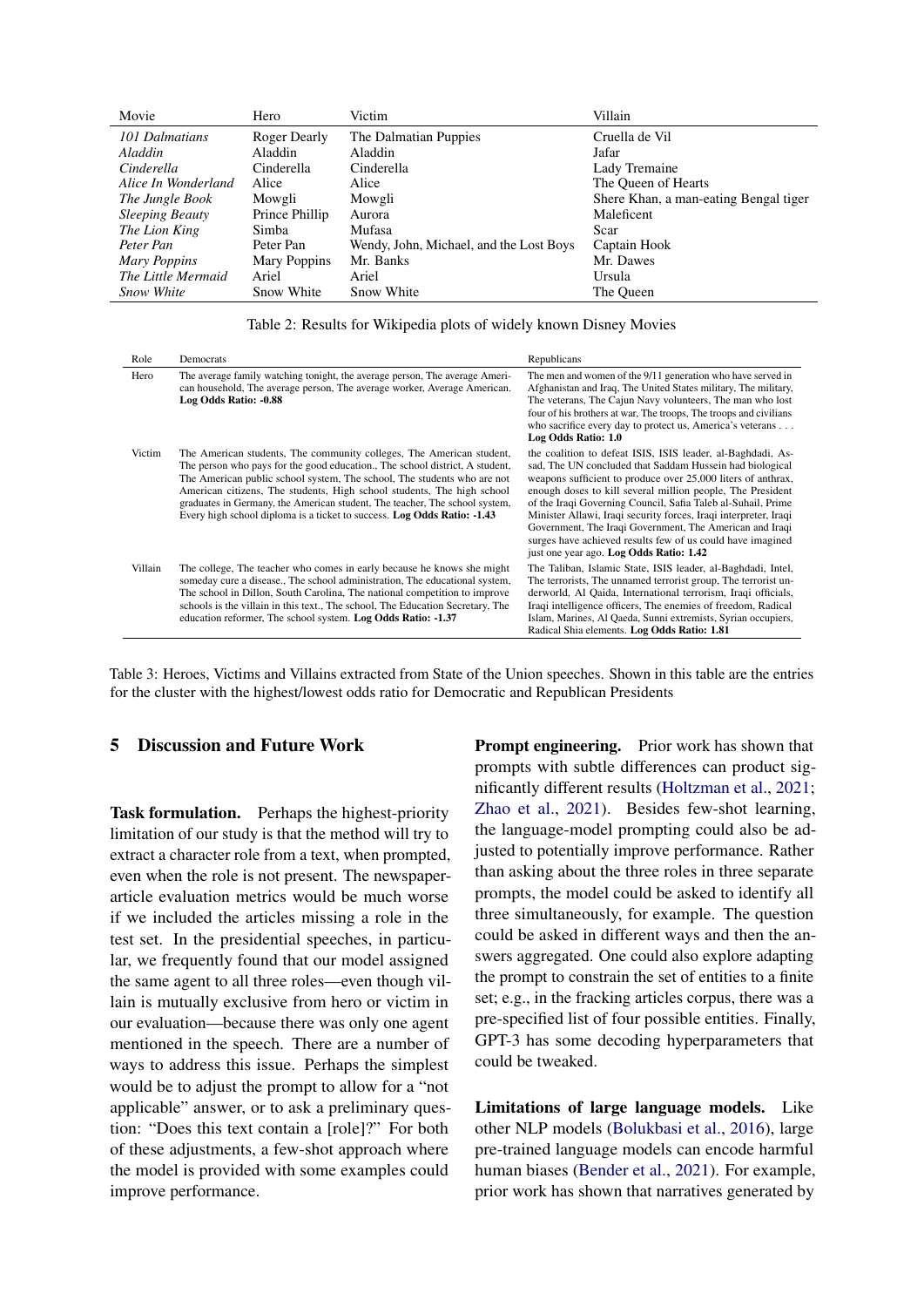GPT-3 explicitly portray feminine characters as less powerful [\(Lucy and Bamman,](#page-7-9) [2021\)](#page-7-9) while also encoding implicit gender biases [\(Huang et al.,](#page-6-15) [2021\)](#page-6-15). GPT-3 is trained on multiple large datasets, including scraped web text, book texts, and Wikipedia articles. Because of their size, these datasets are difficult to document; even quantifying the number of duplicate documents can be a challenge [\(Lee](#page-7-10) [et al.,](#page-7-10) [2021\)](#page-7-10) and even more difficult are detailed descriptions, like those called for in data documentation best practices [\(Gebru et al.,](#page-6-16) [2021\)](#page-6-16). We use GPT-3 to measure authors' framing biases, but it is simultaneously likely that biases encoded in GPT-3 influence our results in ways that are difficult to measure.

Another major limitation to the use of the GPT-3 API is the cost of OpenAI API queries. The queries for our relatively small-scale analysis of state-ofthe-union address speeches cost nine dollars using the 13B-parameter GPT-3 model. Scaling this up to larger corpora of thousands or millions of documents, such as the *U.S. Congressional Record* [\(Ash et al.,](#page-5-5) [2021\)](#page-5-5), would be prohibitively expensive. Hence, using even larger pre-trained models, such as PaLM [\(Chowdhery et al.,](#page-6-17) [2022\)](#page-6-17), is likely not cost-effective for most academic research. Exploring smaller open-source language models, such as GPT-Neo [Black et al.](#page-5-7) [\(2021\)](#page-5-7), which can be implemented at scale, is a promising alternative.

Moving beyond pre-trained language models, performance and scalability could be improved through further model training. Fine-tuning GPT-3 for this task is one possibility. A less expensive option would be to use GPT-3 to create a labeled dataset, perhaps with human supervision, for training a smaller student model. That student model could be a distilled autoregressive model or an encoder model like BERT. For MRCP, BERT-like approaches work well for question-answering tasks where the answer is a span of tokens in the input text—in our case, the character being assigned a character role. A limitation of this approach is that character roles are often implicit, rather than explicitly mentioned in the text. BERT-like models work for explicit mentions, but for implicit mentions a generative model like GPT is needed.

Concluding note. In this work, we used the zeroshot capabilities of a large-scale language model to automatically extract heroes, villains and victims from newspaper articles, movie plot summaries, and U.S. presidential speeches. Large pre-

trained language models can solve machine reading comprehension tasks for the purposes of labeling short to medium-sized documents, without handannotated training data. This approach could be useful for many projects in computational social science and digital humanities.

While promising, our results are still a proof of concept. We have introduced a basic version of the method, which performs better than prior work using a dictionary baseline. But our method's sufficiency for social-science applications is not yet assured, and more work is needed to build up the method and assess its robustness in the field.

### References

- <span id="page-5-4"></span>Maria Antoniak, David Mimno, and Karen Levy. 2019. Narrative paths and negotiation of power in birth stories. *Proceedings of the ACM on Human-Computer Interaction*, 3(CSCW):1–27.
- <span id="page-5-5"></span>Elliott Ash, Germain Gauthier, and Philine Widmer. 2021. [Text semantics capture political and economic](https://doi.org/10.48550/ARXIV.2108.01720) [narratives.](https://doi.org/10.48550/ARXIV.2108.01720)
- <span id="page-5-1"></span>David Bamman, Brendan O'Connor, and Noah A. Smith. 2013a. [Learning latent personas of film char](https://aclanthology.org/P13-1035)[acters.](https://aclanthology.org/P13-1035) In *Proceedings of the 51st Annual Meeting of the Association for Computational Linguistics (Volume 1: Long Papers)*, pages 352–361, Sofia, Bulgaria. Association for Computational Linguistics.
- <span id="page-5-3"></span>David Bamman, Brendan O'Connor, and Noah A. Smith. 2013b. [Learning latent personas of film char](https://aclanthology.org/P13-1035)[acters.](https://aclanthology.org/P13-1035) In *Proceedings of the 51st Annual Meeting of the Association for Computational Linguistics (Volume 1: Long Papers)*, pages 352–361, Sofia, Bulgaria. Association for Computational Linguistics.
- <span id="page-5-6"></span>Emily M. Bender, Timnit Gebru, Angelina McMillan-Major, and Shmargaret Shmitchell. 2021. [On the](https://doi.org/10.1145/3442188.3445922) [dangers of stochastic parrots: Can language mod](https://doi.org/10.1145/3442188.3445922)[els be too big?](https://doi.org/10.1145/3442188.3445922) In *Proceedings of the 2021 ACM Conference on Fairness, Accountability, and Transparency*, FAccT '21, page 610–623, New York, NY, USA. Association for Computing Machinery.
- <span id="page-5-0"></span>Kelly Bergstrand and James M Jasper. 2018. Villains, victims, and heroes in character theory and affect control theory. *Social Psychology Quarterly*, 81(3):228– 247.
- <span id="page-5-7"></span>Sid Black, Leo Gao, Phil Wang, Connor Leahy, and Stella Biderman. 2021. [GPT-Neo: Large](https://doi.org/10.5281/zenodo.5297715) [Scale Autoregressive Language Modeling with Mesh-](https://doi.org/10.5281/zenodo.5297715)[Tensorflow.](https://doi.org/10.5281/zenodo.5297715) If you use this software, please cite it using these metadata.
- <span id="page-5-2"></span>Benjamin D Blair and Larkin McCormack. 2016. [Ap](https://doi.org/10.1177/2053168016628334)[plying the narrative policy framework to the is](https://doi.org/10.1177/2053168016628334)[sues surrounding hydraulic fracturing within the](https://doi.org/10.1177/2053168016628334)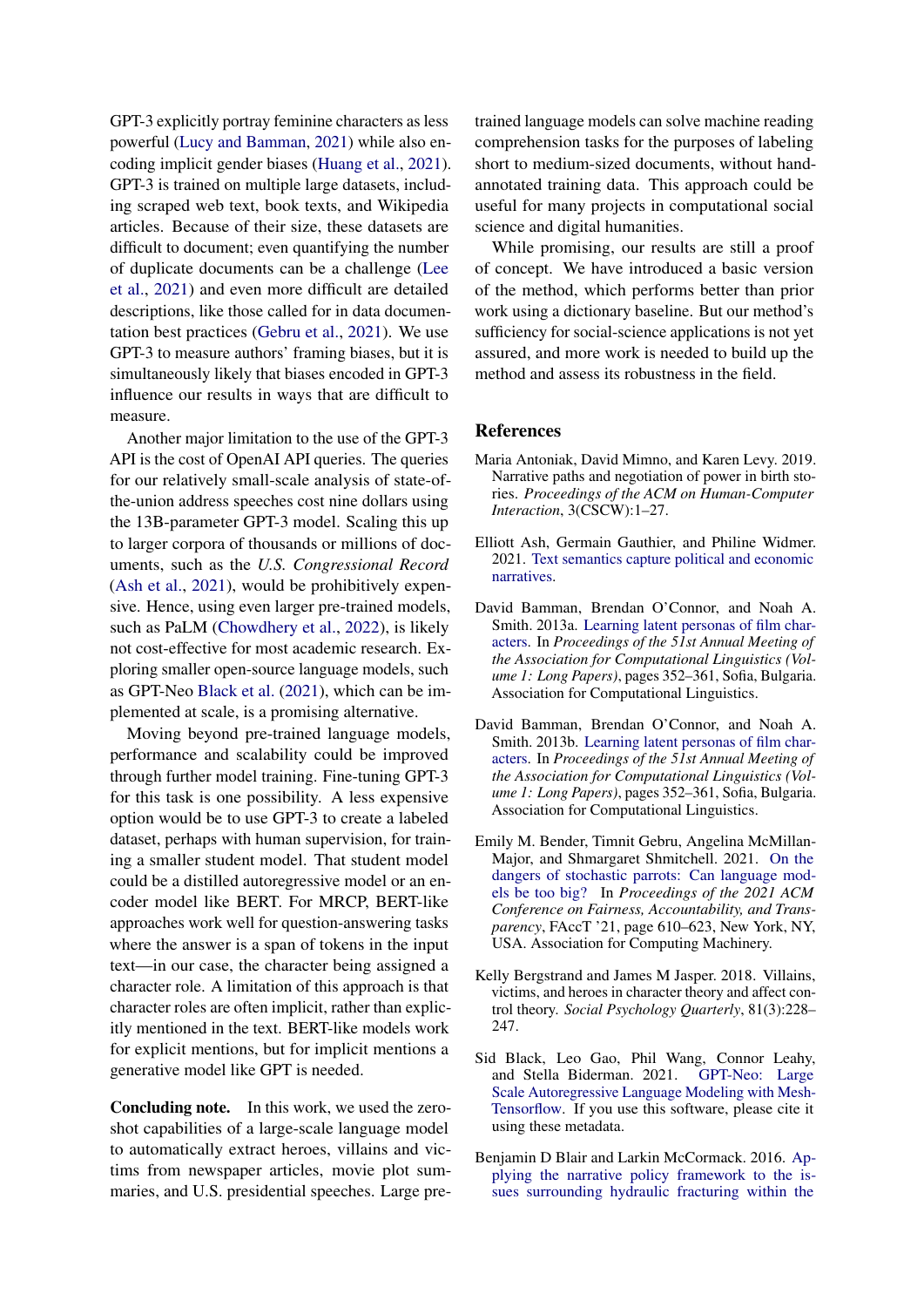[news media: A research note.](https://doi.org/10.1177/2053168016628334) *Research & Politics*, 3(1):2053168016628334.

- <span id="page-6-11"></span>Tolga Bolukbasi, Kai-Wei Chang, James Y Zou, Venkatesh Saligrama, and Adam T Kalai. 2016. Man is to computer programmer as woman is to homemaker? debiasing word embeddings. *Advances in neural information processing systems*, 29.
- <span id="page-6-4"></span>Tom Brown, Benjamin Mann, Nick Ryder, Melanie Subbiah, Jared D Kaplan, Prafulla Dhariwal, Arvind Neelakantan, Pranav Shyam, Girish Sastry, Amanda Askell, Sandhini Agarwal, Ariel Herbert-Voss, Gretchen Krueger, Tom Henighan, Rewon Child, Aditya Ramesh, Daniel Ziegler, Jeffrey Wu, Clemens Winter, Chris Hesse, Mark Chen, Eric Sigler, Mateusz Litwin, Scott Gray, Benjamin Chess, Jack Clark, Christopher Berner, Sam McCandlish, Alec Radford, Ilya Sutskever, and Dario Amodei. 2020. [Language models are few-shot learners.](https://proceedings.neurips.cc/paper/2020/file/1457c0d6bfcb4967418bfb8ac142f64a-Paper.pdf) In *Advances in Neural Information Processing Systems*, volume 33, pages 1877–1901. Curran Associates, Inc.
- <span id="page-6-12"></span>Aylin Caliskan, Joanna J Bryson, and Arvind Narayanan. 2017. Semantics derived automatically from language corpora contain human-like biases. *Science*, 356(6334):183–186.
- <span id="page-6-9"></span>Dallas Card, Amber E. Boydstun, Justin H. Gross, Philip Resnik, and Noah A. Smith. 2015. [The media frames](https://doi.org/10.3115/v1/P15-2072) [corpus: Annotations of frames across issues.](https://doi.org/10.3115/v1/P15-2072) In *Proceedings of the 53rd Annual Meeting of the Association for Computational Linguistics and the 7th International Joint Conference on Natural Language Processing (Volume 2: Short Papers)*, pages 438– 444, Beijing, China. Association for Computational Linguistics.
- <span id="page-6-17"></span>Aakanksha Chowdhery, Sharan Narang, Jacob Devlin, Maarten Bosma, Gaurav Mishra, Adam Roberts, Paul Barham, Hyung Won Chung, Charles Sutton, Sebastian Gehrmann, et al. 2022. Palm: Scaling language modeling with pathways. *arXiv preprint arXiv:2204.02311*.
- <span id="page-6-1"></span>Maéva Clément, Thomas Lindemann, and Eric Sangar. 2017. The "hero-protector narrative": Manufacturing emotional consent for the use of force. *Political psychology*, 38(6):991–1008.
- <span id="page-6-8"></span>Xinya Du and Claire Cardie. 2020. [Event extraction by](https://doi.org/10.18653/v1/2020.emnlp-main.49) [answering \(almost\) natural questions.](https://doi.org/10.18653/v1/2020.emnlp-main.49) In *Proceedings of the 2020 Conference on Empirical Methods in Natural Language Processing (EMNLP)*, pages 671–683, Online. Association for Computational Linguistics.
- <span id="page-6-10"></span>Anjalie Field, Doron Kliger, Shuly Wintner, Jennifer Pan, Dan Jurafsky, and Yulia Tsvetkov. 2018. [Fram](https://doi.org/10.18653/v1/D18-1393)[ing and agenda-setting in Russian news: a computa](https://doi.org/10.18653/v1/D18-1393)[tional analysis of intricate political strategies.](https://doi.org/10.18653/v1/D18-1393) In *Proceedings of the 2018 Conference on Empirical Methods in Natural Language Processing*, pages 3570– 3580, Brussels, Belgium. Association for Computational Linguistics.
- <span id="page-6-16"></span>Timnit Gebru, Jamie Morgenstern, Briana Vecchione, Jennifer Wortman Vaughan, Hanna Wallach, Hal Daumé III, and Kate Crawford. 2021. [Datasheets](https://doi.org/10.1145/3458723) [for datasets.](https://doi.org/10.1145/3458723) *Commun. ACM*, 64(12):86–92.
- <span id="page-6-3"></span>Diego Gomez-Zara, Miriam Boon, and Larry Birnbaum. 2018. [Who is the hero, the villain, and the victim?](https://doi.org/10.1145/3172944.3172993) [detection of roles in news articles using natural lan](https://doi.org/10.1145/3172944.3172993)[guage techniques.](https://doi.org/10.1145/3172944.3172993) In *23rd International Conference on Intelligent User Interfaces*, IUI '18, page 311–315, New York, NY, USA. Association for Computing Machinery.
- <span id="page-6-7"></span>Luheng He, Mike Lewis, and Luke Zettlemoyer. 2015. [Question-answer driven semantic role labeling: Us](https://doi.org/10.18653/v1/D15-1076)[ing natural language to annotate natural language.](https://doi.org/10.18653/v1/D15-1076) In *Proceedings of the 2015 Conference on Empirical Methods in Natural Language Processing*, pages 643–653, Lisbon, Portugal. Association for Computational Linguistics.
- <span id="page-6-14"></span>Ari Holtzman, Peter West, Vered Shwartz, Yejin Choi, and Luke Zettlemoyer. 2021. [Surface form com](https://doi.org/10.18653/v1/2021.emnlp-main.564)[petition: Why the highest probability answer isn't](https://doi.org/10.18653/v1/2021.emnlp-main.564) [always right.](https://doi.org/10.18653/v1/2021.emnlp-main.564) In *Proceedings of the 2021 Conference on Empirical Methods in Natural Language Processing*, pages 7038–7051, Online and Punta Cana, Dominican Republic. Association for Computational Linguistics.
- <span id="page-6-15"></span>Tenghao Huang, Faeze Brahman, Vered Shwartz, and Snigdha Chaturvedi. 2021. [Uncovering implicit gen](https://doi.org/10.18653/v1/2021.findings-emnlp.326)[der bias in narratives through commonsense infer](https://doi.org/10.18653/v1/2021.findings-emnlp.326)[ence.](https://doi.org/10.18653/v1/2021.findings-emnlp.326) In *Findings of the Association for Computational Linguistics: EMNLP 2021*, pages 3866–3873, Punta Cana, Dominican Republic. Association for Computational Linguistics.
- <span id="page-6-2"></span>Labiba Jahan and Mark Finlayson. 2019. [Character](https://doi.org/10.18653/v1/W19-2402) [identification refined: A proposal.](https://doi.org/10.18653/v1/W19-2402) In *Proceedings of the First Workshop on Narrative Understanding*, pages 12–18, Minneapolis, Minnesota. Association for Computational Linguistics.
- <span id="page-6-6"></span>Labiba Jahan, Rahul Mittal, and Mark Finlayson. 2021. [Inducing stereotypical character roles from plot struc](https://doi.org/10.18653/v1/2021.emnlp-main.39)[ture.](https://doi.org/10.18653/v1/2021.emnlp-main.39) In *Proceedings of the 2021 Conference on Empirical Methods in Natural Language Processing*, pages 492–497, Online and Punta Cana, Dominican Republic. Association for Computational Linguistics.
- <span id="page-6-0"></span>Michael D. Jones and Mark K. McBeth. 2010. [A nar](https://doi.org/https://doi.org/10.1111/j.1541-0072.2010.00364.x)[rative policy framework: Clear enough to be wrong?](https://doi.org/https://doi.org/10.1111/j.1541-0072.2010.00364.x) *Policy Studies Journal*, 38(2):329–353.
- <span id="page-6-13"></span>Daniel Khashabi, Sewon Min, Tushar Khot, Ashish Sabharwal, Oyvind Tafjord, Peter Clark, and Hannaneh Hajishirzi. 2020. [UNIFIEDQA: Crossing for](https://doi.org/10.18653/v1/2020.findings-emnlp.171)[mat boundaries with a single QA system.](https://doi.org/10.18653/v1/2020.findings-emnlp.171) In *Findings of the Association for Computational Linguistics: EMNLP 2020*, pages 1896–1907, Online. Association for Computational Linguistics.
- <span id="page-6-5"></span>Manfred Klenner, Anne Göhring, and Sophia Conrad. 2021. [Getting hold of villains and other rogues.](https://aclanthology.org/2021.nodalida-main.49) In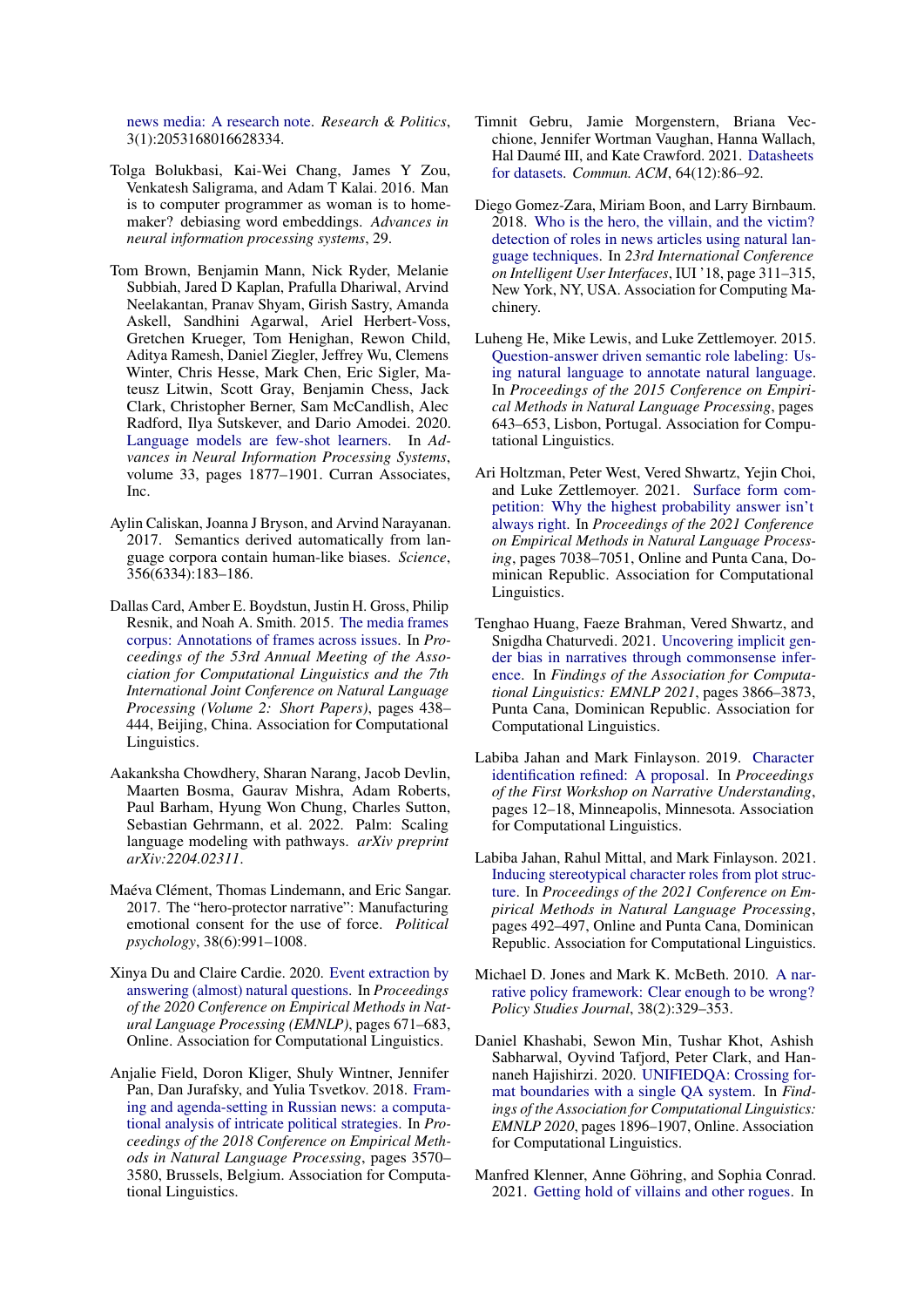*Proceedings of the 23rd Nordic Conference on Computational Linguistics (NoDaLiDa)*, pages 435–439, Reykjavik, Iceland (Online). Linköping University Electronic Press, Sweden.

- <span id="page-7-3"></span>Ankit Kumar, Ozan Irsoy, Peter Ondruska, Mohit Iyyer, James Bradbury, Ishaan Gulrajani, Victor Zhong, Romain Paulus, and Richard Socher. 2016. [Ask me](https://proceedings.mlr.press/v48/kumar16.html) [anything: Dynamic memory networks for natural](https://proceedings.mlr.press/v48/kumar16.html) [language processing.](https://proceedings.mlr.press/v48/kumar16.html) In *Proceedings of The 33rd International Conference on Machine Learning*, volume 48 of *Proceedings of Machine Learning Research*, pages 1378–1387, New York, New York, USA. PMLR.
- <span id="page-7-10"></span>Katherine Lee, Daphne Ippolito, Andrew Nystrom, Chiyuan Zhang, Douglas Eck, Chris Callison-Burch, and Nicholas Carlini. 2021. Deduplicating training data makes language models better. *arXiv preprint arXiv:2107.06499*.
- <span id="page-7-2"></span>Jian Liu, Yubo Chen, Kang Liu, Wei Bi, and Xiaojiang Liu. 2020. [Event extraction as machine reading com](https://doi.org/10.18653/v1/2020.emnlp-main.128)[prehension.](https://doi.org/10.18653/v1/2020.emnlp-main.128) In *Proceedings of the 2020 Conference on Empirical Methods in Natural Language Processing (EMNLP)*, pages 1641–1651, Online. Association for Computational Linguistics.
- <span id="page-7-9"></span>Li Lucy and David Bamman. 2021. [Gender and rep](https://doi.org/10.18653/v1/2021.nuse-1.5)[resentation bias in GPT-3 generated stories.](https://doi.org/10.18653/v1/2021.nuse-1.5) In *Proceedings of the Third Workshop on Narrative Understanding*, pages 48–55, Virtual. Association for Computational Linguistics.
- <span id="page-7-4"></span>Bryan McCann, Nitish Shirish Keskar, Caiming Xiong, and Richard Socher. 2018. The natural language decathlon: Multitask learning as question answering. *arXiv preprint arXiv:1806.08730*.
- <span id="page-7-1"></span>Andrew Piper, Richard Jean So, and David Bamman. 2021. [Narrative theory for computational narrative](https://doi.org/10.18653/v1/2021.emnlp-main.26) [understanding.](https://doi.org/10.18653/v1/2021.emnlp-main.26) In *Proceedings of the 2021 Conference on Empirical Methods in Natural Language Processing*, pages 298–311, Online and Punta Cana, Dominican Republic. Association for Computational Linguistics.
- <span id="page-7-0"></span>Vladimir Iakovlevich Propp. 1968. *[Morphology of the](http://books.google.com/books?isbn=0292783760) [folktale](http://books.google.com/books?isbn=0292783760)*. University of Texas Press.
- <span id="page-7-6"></span>Pranav Rajpurkar, Robin Jia, and Percy Liang. 2018. [Know what you don't know: Unanswerable ques](https://doi.org/10.18653/v1/P18-2124)[tions for SQuAD.](https://doi.org/10.18653/v1/P18-2124) In *Proceedings of the 56th Annual Meeting of the Association for Computational Linguistics (Volume 2: Short Papers)*, pages 784–789, Melbourne, Australia. Association for Computational Linguistics.
- <span id="page-7-7"></span>Nils Reimers and Iryna Gurevych. 2019. [Sentence-](https://doi.org/10.18653/v1/D19-1410)[BERT: Sentence embeddings using Siamese BERT](https://doi.org/10.18653/v1/D19-1410)[networks.](https://doi.org/10.18653/v1/D19-1410) In *Proceedings of the 2019 Conference on Empirical Methods in Natural Language Processing and the 9th International Joint Conference on Natural Language Processing (EMNLP-IJCNLP)*, pages 3982–3992, Hong Kong, China. Association for Computational Linguistics.
- <span id="page-7-5"></span>Oren Tsur, Dan Calacci, and David Lazer. 2015. [A](https://doi.org/10.3115/v1/P15-1157) [frame of mind: Using statistical models for detec](https://doi.org/10.3115/v1/P15-1157)[tion of framing and agenda setting campaigns.](https://doi.org/10.3115/v1/P15-1157) In *Proceedings of the 53rd Annual Meeting of the Association for Computational Linguistics and the 7th International Joint Conference on Natural Language Processing (Volume 1: Long Papers)*, pages 1629– 1638, Beijing, China. Association for Computational Linguistics.
- <span id="page-7-8"></span>Zihao Zhao, Eric Wallace, Shi Feng, Dan Klein, and Sameer Singh. 2021. [Calibrate before use: Improv](http://proceedings.mlr.press/v139/zhao21c.html)[ing few-shot performance of language models.](http://proceedings.mlr.press/v139/zhao21c.html) In *Proceedings of the 38th International Conference on Machine Learning, ICML 2021, 18-24 July 2021, Virtual Event*, volume 139 of *Proceedings of Machine Learning Research*, pages 12697–12706. PMLR.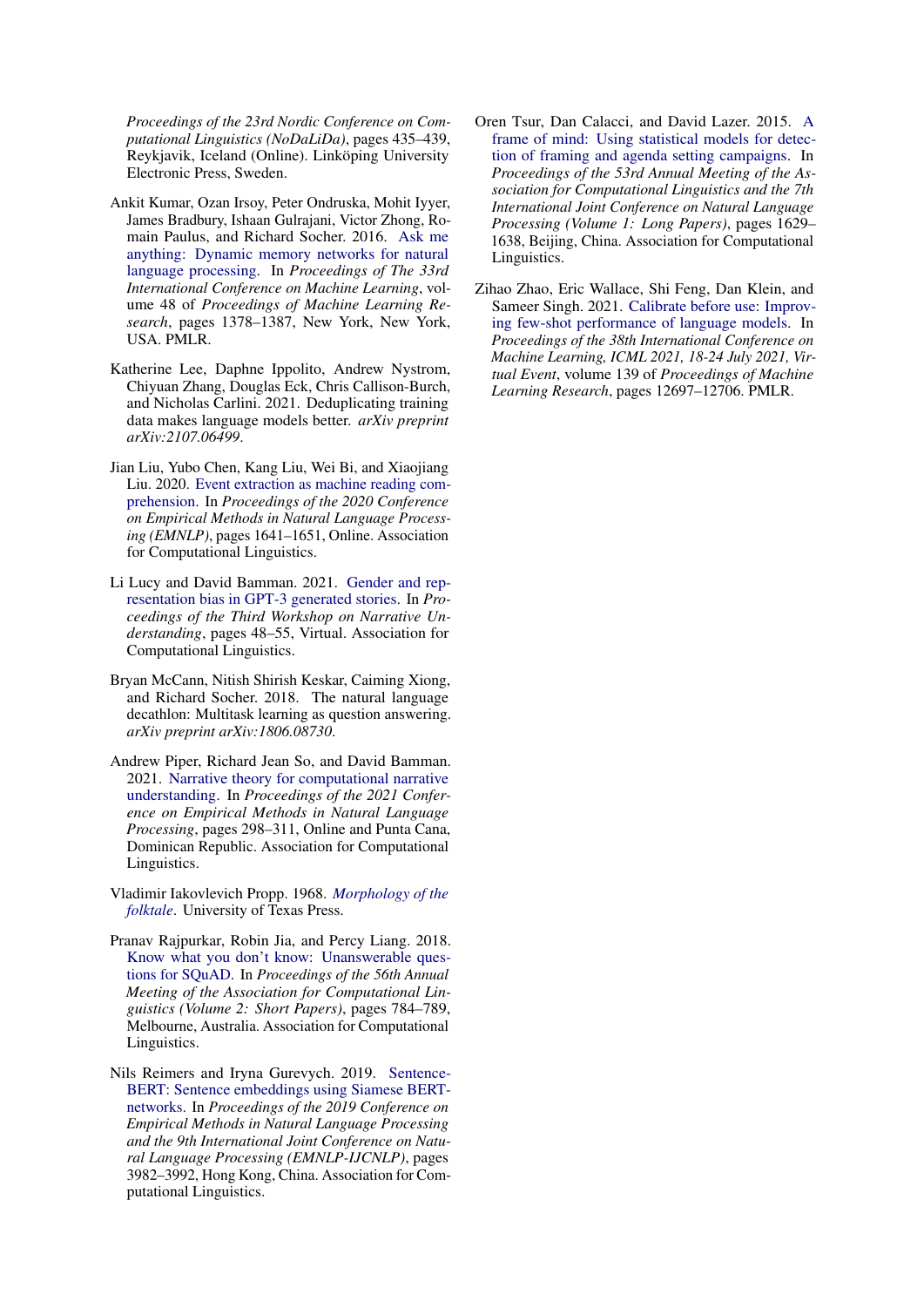<span id="page-8-0"></span>

| Article title                                                                                                                    | Role            | Annotated                                         | GPT-3 answer                                                               | Equivalent            |
|----------------------------------------------------------------------------------------------------------------------------------|-----------------|---------------------------------------------------|----------------------------------------------------------------------------|-----------------------|
| No. 3: Gloves come off in the fight over fracking                                                                                | villain         | Oil and gas industry                              | the oil and gas industry                                                   | 1                     |
| Polis to oil and gas: please stop suing the communities I represent                                                              | hero            | Fed Govt                                          | <b>Jared Polis</b>                                                         | 1                     |
| Anti-fracking measures win in Lafayette, Boulder, Fort Collins                                                                   | victim          | General or specific public                        | Lafayette                                                                  | 1                     |
| Anti-fracking measures win in Lafayette, Boulder, Fort Collins                                                                   | villain         | Oil and gas industry                              | the oil and gas industry                                                   | 1                     |
| Colorado Oil and Gas Aaaociation gives \$600K to fight fracking bans                                                             | hero            | Oil and gas industry                              | Merrily Mazza                                                              | $\boldsymbol{0}$      |
| on Front Range Ballots                                                                                                           |                 |                                                   |                                                                            |                       |
| Colorado Oil and Gas Aaaociation gives \$600K to fight fracking bans                                                             | victim          | General or specific public                        | Lafayette Campaign for Energy Choice                                       | $\mathbf{1}$          |
| on Front Range Ballots<br>Colorado Oil and Gas Aaaociation gives \$600K to fight fracking bans                                   | villain         | <b>Enviromnental Orgs</b>                         | The Colorado Oil and Gas Association                                       | $\boldsymbol{0}$      |
| on Front Range Ballots<br>Lafayette to draft resolutions of opposition to fracking ban, utility                                  | victim          | General or specific public                        | Lafayette                                                                  | 1                     |
| occupation tax                                                                                                                   | hero            |                                                   |                                                                            | $\boldsymbol{0}$      |
| Broomfield approves agreement with oil and gas operator<br>Broomfield approves agreement with oil and gas operator               |                 | <b>Enviromnental Orgs</b>                         | The City Council                                                           | $\mathbf{1}$          |
|                                                                                                                                  | victim          | General or specific public                        | Anthem residents                                                           |                       |
| Broomfield approves agreement with oil and gas operator                                                                          | villain         | <b>Local Govt</b>                                 | Sovereign                                                                  | $\boldsymbol{0}$<br>1 |
| Ballot initiative to ban fracking in Lafayette garners enough signia-<br>tures to move forward                                   | victim          | General or specific public                        | Lafayette                                                                  |                       |
| Extension of Boulder County fracking moratorium deemed a win for                                                                 | victim          | General or specific public                        | the citizens of Boulder County                                             | $\mathbf{1}$          |
| many<br>Lafayette anti-fracking effort draws canvassers                                                                          | hero            | <b>Enviromnental Orgs</b>                         | Cliff Willmeng                                                             | 1                     |
| Lafayette anti-fracking effort draws canvassers                                                                                  | victim          | Oil and gas industry                              | Lafayette                                                                  | $\boldsymbol{0}$      |
| Lafayette anti-fracking effort draws canvassers                                                                                  | villain         | <b>Environmental Orgs</b>                         | East Boulder County United                                                 | 1                     |
| Broomfield unlikely to pursue fracking moratorium                                                                                | hero            | <b>Environmental Orgs</b>                         | The City Council                                                           | $\mathbf{0}$          |
| Broomfield unlikely to pursue fracking moratorium                                                                                | victim          | General or specific public                        | the community in Broomfield                                                | $\mathbf{1}$          |
| Broomfield unlikely to pursue fracking moratorium                                                                                | villain         | Oil and gas industry                              | The City Council                                                           | $\boldsymbol{0}$      |
| Boulder County Commissioner Elise Jhones to debate Gov John                                                                      | hero            | <b>Local Govt</b>                                 | Boulder County Commissioner Elise                                          | 1                     |
| Hickenlooper on fracking<br>Boulder County Commissioner Elise Jhones to debate Gov John                                          | victim          | General or specific public                        | Jones<br>Boulder County Commissioner Elise                                 | $\boldsymbol{0}$      |
| Hickenlooper on fracking                                                                                                         |                 |                                                   | Jones                                                                      |                       |
| Boulder County Commissioner Elise Jhones to debate Gov John<br>Hickenlooper on fracking                                          | villain         | <b>State Govt</b>                                 | Elise Jones                                                                | 1                     |
| Anti-fracking group to present Lafayette with petition for ban                                                                   | hero            | <b>Environmental Orgs</b>                         | Anti-fracking group                                                        | 1                     |
| Anti-fracking group to present Lafayette with petition for ban                                                                   | victim          | General or specific public                        | Lafayette                                                                  | 1                     |
| Anti-fracking group to present Lafayette with petition for ban                                                                   | villain         | Oil and gas industry                              | East Boulder County United                                                 | $\boldsymbol{0}$      |
| Lafayette to pursue moratorium on new oil and gas permits                                                                        | hero            | Oil and gas industry                              | Lafayette                                                                  | $\mathbf{0}$          |
| Group urges ban on fracking Activists ask Lafayette for moratorium                                                               | hero            | <b>Environmental Orgs</b>                         | John Chinnery                                                              | $\boldsymbol{0}$      |
|                                                                                                                                  |                 |                                                   |                                                                            | $\mathbf{1}$          |
| Group urges ban on fracking Activists ask Lafayette for moratorium                                                               | victim          | General or specific public                        | the community of Lafayette                                                 | $\boldsymbol{0}$      |
| Group urges ban on fracking Activists ask Lafayette for moratorium                                                               | villain         | <b>Environmental Orgs</b>                         | John Chinnery                                                              |                       |
| In Erie, oil and gas companies to pay twice as much for water                                                                    | hero            | <b>Environmental Orgs</b>                         | The town last week doubled its commer-<br>cial water rate                  | $\boldsymbol{0}$      |
| In Erie, oil and gas companies to pay twice as much for water                                                                    | victim          | General or specific public                        | The town of Erie                                                           | $\mathbf{1}$          |
| In Erie, oil and gas companies to pay twice as much for water                                                                    | villain         | Oil and gas industry                              | The oil and gas companies                                                  | $\mathbf{1}$          |
| Anti-fracking group to provide air-monitoring equiptment to erie<br>residents                                                    | hero            | General or specific public                        | The anti-fracking group Erie Rising.                                       | $\boldsymbol{0}$      |
| Anti-fracking group to provide air-monitoring equiptment to erie<br>residents                                                    | hero            | <b>Environmental Orgs</b>                         | The anti-fracking group Erie Rising.                                       | $\mathbf{1}$          |
| Anti-fracking groups to protest Encanas drilling operation near Erie                                                             | hero            | <b>Enviromnental Orgs</b>                         | Anti-fracking groups                                                       | $\mathbf{1}$          |
| schools Saturday<br>Anti-fracking groups to protest Encanas drilling operation near Erie                                         | victim          | General or specific public                        | Erie schools                                                               | 1                     |
| schools Saturday<br>Anti-fracking groups to protest Encanas drilling operation near Erie                                         | villain         | Oil and gas industry                              | Encana                                                                     | 1                     |
| schools Saturday<br>Erie mothers, children descend on Encana headquarters with anti-                                             | victim          | General or specific public                        | Erie mothers and children                                                  | $\mathbf{1}$          |
| fracking petition                                                                                                                |                 |                                                   |                                                                            | $\mathbf{0}$          |
| Dirty air in Erie linked to gas drilling                                                                                         | hero            | <b>Environmental Orgs</b>                         | The researcher with the National Oceanic<br>and Atmospheric Administration |                       |
| Dirty air in Erie linked to gas drilling                                                                                         | victim          | General or specific public                        | Erie residents                                                             | 1                     |
| Dirty air in Erie linked to gas drilling                                                                                         | villain         | Oil and gas industry                              | Industry                                                                   | 1                     |
| Lawsuit from COGA brings Lafayette into thick of fight over oil and                                                              | hero            | Fed Govt                                          | Lafayette                                                                  | $\boldsymbol{0}$      |
| gas drilling<br>Pro-fracking group alleges 'systemic failures' in Broomfield election                                            | hero            | <b>Environmental Orgs</b>                         | <b>BJ</b> Nikkel                                                           | $\mathbf{1}$          |
| Colorado Oil and Gas Association gives \$600K to fight fracking bans                                                             | victim          | General or specific public                        | Lafayette campaign for energy choice                                       | 1                     |
| on Front Range ballots<br>Voter frustration fills ballot with citizen initiatives in Boulder, Broom-                             | hero            | General or specific public                        | A frustrated voter                                                         | 1                     |
| field counties<br>Voter frustration fills ballot with citizen initiatives in Boulder, Broom-                                     | villain         | Other                                             |                                                                            | $\boldsymbol{0}$      |
| field counties                                                                                                                   |                 |                                                   |                                                                            |                       |
| Broomfield tightening requirements for oil and gas companies<br>Coming off win at Boulder County level, anti-frackers turn focus | villain<br>hero | Oil and gas industry<br><b>Enviromnental Orgs</b> | The City Council<br>Anti-frackers                                          | $\boldsymbol{0}$<br>1 |
| statewide<br>In talk at CU-Boulder, Hickenlooper says he is 'constantly attacked                                                 | hero            | Oil and gas industry                              | Governor John Hickenlooper                                                 | $\boldsymbol{0}$      |
| now for being in the pocket of oil and gas'                                                                                      |                 |                                                   |                                                                            |                       |
| Broomfield postpones hearing on North Park fracking application                                                                  | hero            | <b>Environmental Orgs</b>                         | Jackie Houle                                                               | $\mathbf{1}$          |
| Broomfield postpones hearing on North Park fracking application                                                                  | victim          | General or specific public                        | Concerned residents of Broomfield                                          | 1                     |
| 'Bucket Brigade': Anti-fracking citizen effort to monitor the air in                                                             | victim          | General or specific public                        | Erie residents                                                             | 1                     |
| Erie                                                                                                                             |                 |                                                   |                                                                            |                       |
| 'Bucket Brigade': Anti-fracking citizen effort to monitor the air in<br>Erie                                                     | villain         | Oil and gas industry                              | Global Community Monitor                                                   | $\mathbf{0}$          |
| Hundreds gather to protest Encana Corp.'s fracking operation in Erie                                                             | victim          | General or specific public                        | The community                                                              | $\mathbf{1}$          |
| Hundreds gather to protest Encana Corp.'s fracking operation in Erie                                                             | villain         | Oil and gas industry                              | Encana Corp.                                                               | 1                     |
| Erie eyes agreements with oil and gas operators                                                                                  | villain         | Oil and gas industry                              | Erie                                                                       | $\boldsymbol{0}$      |
| Fracking discussion packs Erie Town Hall, no action taken on mora-                                                               | victim          | General or specific public                        | The community of Erie                                                      | $\mathbf{1}$          |
| torium                                                                                                                           |                 |                                                   |                                                                            |                       |

Table 4: Article title, annotated label from [\(Blair and McCormack,](#page-5-2) [2016\)](#page-5-2), the GPT-3 output, and the author's determination whether the generated output is equivalent to the manual annotation.